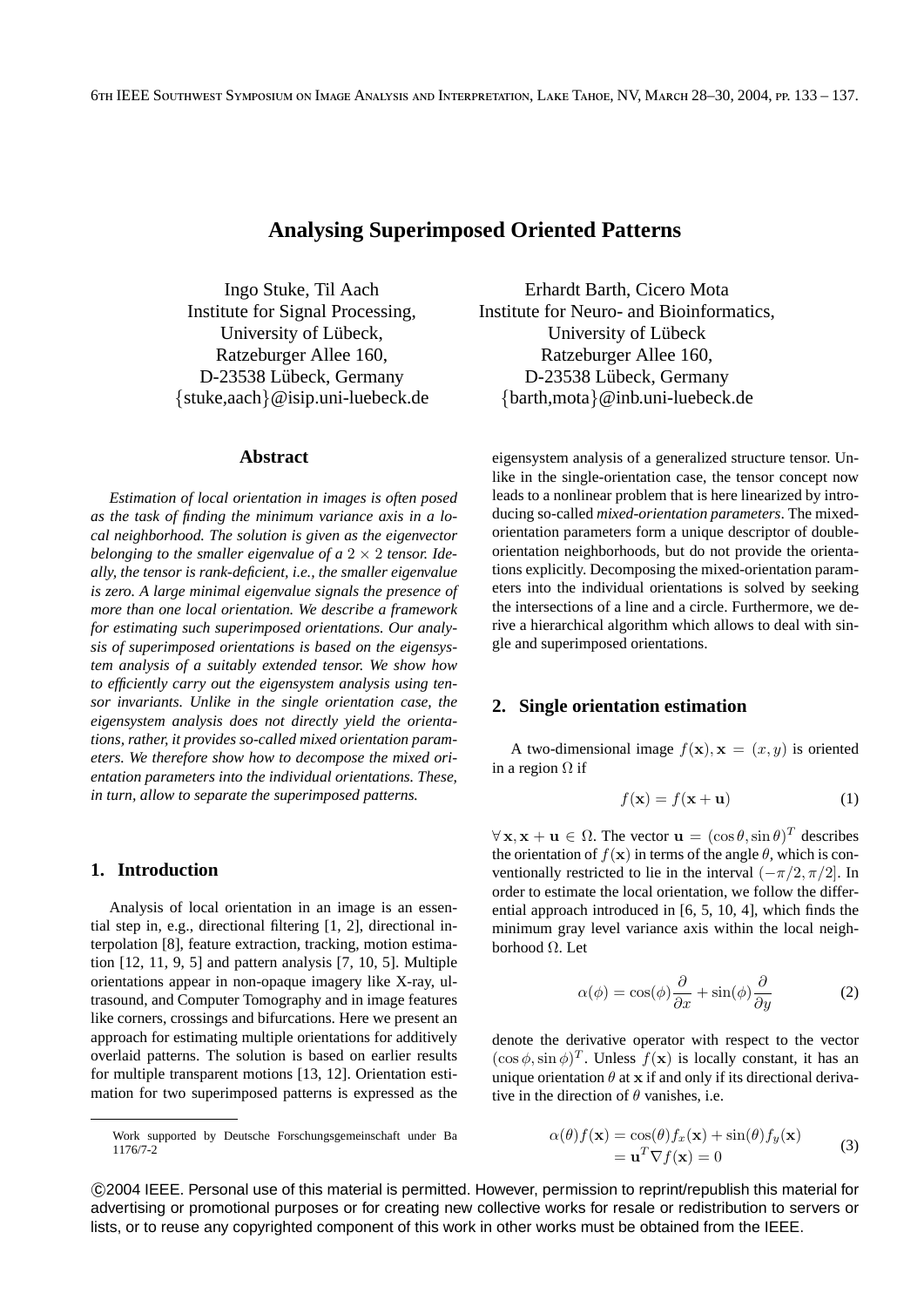In practice, local orientation is estimated within a local neighborhood  $\Omega$  by minimizing the residual

$$
\varepsilon(\mathbf{u}) = \int_{\Omega} (\mathbf{u}^T \nabla f(\mathbf{x}))^2 \, d\Omega = \mathbf{u}^T \mathbf{J}_1 \mathbf{u}, \text{ s.t. } \mathbf{u}^T \mathbf{u} = 1
$$
\n(4)

with respect to **u**. The constraint  $\mathbf{u}^T \mathbf{u} = 1$  excludes the trivial solution  $\mathbf{u} = 0$ . The symmetric  $2 \times 2$ -tensor  $\mathbf{J}_1$  is

$$
\mathbf{J}_1 = \int_{\Omega} (\nabla f)(\nabla f)^T \mathbf{d}\Omega = \int_{\Omega} \begin{bmatrix} f_x^2 & f_x f_y \\ f_x f_y & f_y^2 \end{bmatrix} \mathbf{d}\Omega. \tag{5}
$$

Minimization of the composite criterion

$$
E(\mathbf{u}) = \mathbf{u}^T \mathbf{J}_1 \mathbf{u} + \lambda (1 - \mathbf{u}^T \mathbf{u})
$$
 (6)

with  $\lambda$  being an arbitrary constant, is equivalent to

$$
\mathbf{J}_1 \mathbf{u} = \lambda \mathbf{u} \text{ s.t. } \mathbf{u}^T \mathbf{u} = 1. \tag{7}
$$

The solution u is then the eigenvector of  $J_1$  corresponding to its smallest eigenvalue  $\lambda_2$ . The minimum residual is equal to this smallest eigenvalue, i.e.  $\varepsilon(\mathbf{u}) = \lambda_2$ . Eq. (4) evidently assumes that only a single orientation is present within  $\Omega$ . Compliance with this assumption is indicated by a low value of  $\lambda_2$ , and a high value for the larger eigenvalue  $\lambda_1$ . Indeed, if the single-orientation hypothesis is ideally met, the residual  $\lambda_2$  is zero, and hence, rank( $J_1$ ) = 1. Violation of the single-orientation hypothesis is indicated by a large residual  $\lambda_2$ . This in turn indicates that more than one oriented structure is present in  $\Omega$ . In the following, we will show how multiple superimposed orientations can be locally estimated.

#### **3. Estimation of two overlaid orientations**

We model a double-oriented pattern by  $f(\mathbf{x}) = g_1(\mathbf{x}) +$  $g_2(\mathbf{x})$ . Since the two components  $g_1$  and  $g_2$  are assumed to be ideally oriented in the directions  $\theta$  and  $\gamma$ , respectively, they satisfy the following equations

$$
\alpha(\theta)g_1 = \mathbf{u}^T \nabla g_1 = 0 \quad \alpha(\gamma)g_2 = \mathbf{v}^T \nabla g_2 = 0 \quad (8)
$$

where  $\mathbf{u} = (\cos \theta, \sin \theta)^T$  and  $\mathbf{v} = (\cos \gamma, \sin \gamma)^T$ . Therefore, the composite image  $f(\mathbf{x})$  satisfies (for multiple motions the analog equations have been derived in [13])

$$
\alpha(\theta)\alpha(\gamma)f =
$$
  
\n
$$
(\cos(\theta)\frac{\partial}{\partial x} + \sin(\theta)\frac{\partial}{\partial y})(\cos(\gamma)\frac{\partial}{\partial x} + \sin(\gamma)\frac{\partial}{\partial y})f
$$
  
\n
$$
= \mathbf{c}^{T}\mathbf{d}f = 0
$$
\n(9)

where

$$
\mathbf{c} = (\cos(\theta)\cos(\gamma), \sin(\theta + \gamma), \sin(\theta)\sin(\gamma))^T \quad (10)
$$

and

$$
\mathbf{d}f = (f_{xx}, f_{xy}, f_{yy})^T. \tag{11}
$$

The vector c is the result of the concatenation of two directional derivative operators, and thus combines both orientations  $\theta$  and  $\gamma$ . We will refer to c as the mixed-orientation vector. Let  $F(\omega)$  denote the Fourier transform of  $f(\mathbf{x})$  over Ω. We then obtain in the Fourier domain

$$
\alpha(\theta)\alpha(\gamma)f(\mathbf{x}) = 0 \circ \mathbf{\bullet} (\mathbf{u}^T \omega)(\mathbf{v}^T \omega)F(\omega) = 0, \quad (12)
$$

where  $\omega$  is the frequency vector. The above equation implies that the local spectrum  $F(\omega)$  must be zero except for the lines  $\mathbf{u}^T \omega = 0$  and  $\mathbf{v}^T \omega = 0$ . The non-zero spectral components at  $\mathbf{u}^T \omega = 0$  correspond to the Fourier transform of  $g_1(\mathbf{x})$  and those at  $\mathbf{v}^T \omega = 0$  to the transform of  $q_2(\mathbf{x})$ . Consequently, for  $\omega = 0$  the frequency components of both layers are superimposed. Eq. (8) and Eq. (12) ensure that Eq. (9) is a necessary and sufficient condition for the existence of a double orientation as long as Eq. (9) is evaluated within a region  $\Omega$ . As in the single-orientation case, the residual error  $\varepsilon_2$  of Eq. (9) within  $\Omega$  is defined as

$$
\varepsilon_2(\mathbf{c}) = \mathbf{c}^T \mathbf{J}_2 \mathbf{c} \tag{13}
$$

where

$$
\mathbf{J}_2 = \int_{\Omega} (\mathbf{d}f)(\mathbf{d}f)^T d\Omega
$$
  
= 
$$
\int_{\Omega} \begin{bmatrix} f_{xx}^2 & f_{xx}f_{xy} & f_{xx}f_{yy} \\ f_{xx}f_{xy} & f_{xy}^2 & f_{xy}f_{yy} \\ f_{xx}f_{yy} & f_{xy}f_{yy} & f_{yy}^2 \end{bmatrix} d\Omega.
$$
 (14)

Minimizing  $\varepsilon_2$  with respect to c under the constraint  $\mathbf{c}^T\mathbf{c} =$ 1, we obtain c as the eigenvector of the  $3 \times 3$  tensor  $J_2$ that corresponds to the smallest eigenvalue  $\lambda_3$ . The minimum residual error is then equal to  $\lambda_3$ . Confidence for the double-orientation hypothesis is high if  $\lambda_3$  is small and the other eigenvalues are large. The resulting mixed-orientation vector c is an unambiguous descriptor of double orientation neighborhoods, which could be used as, e.g., tracking feature. It does, however, not yet explicitly provide the orientations.

#### **3.1. Decomposing the mixed-orientation vector**

The eigenvector analysis of the generalized tensor  $J_2$  in Eq. (13) defines the vector c only up to an unknown scaling factor  $R$ , i.e.

$$
\mathbf{c} = R (\cos(\theta) \cos(\gamma), \sin(\theta + \gamma), \sin(\theta) \sin(\gamma))^T
$$
  
=  $(a, b, c)^T$ . (15)

Though  $R$  is unknown, it complies with the constraint  ${\bf c}^T{\bf c} = 1$ , i.e.,  $a^2 + b^2 + c^2 = 1$ . We first observe that

$$
a \mp c = R\cos(\theta \pm \gamma), \ \ b = R\sin(\theta + \gamma) \tag{16}
$$

I. STUKE, T. AACH, C. MOTA, AND E. BARTH/IEEE SSIAI, PP. 133-7, 2004.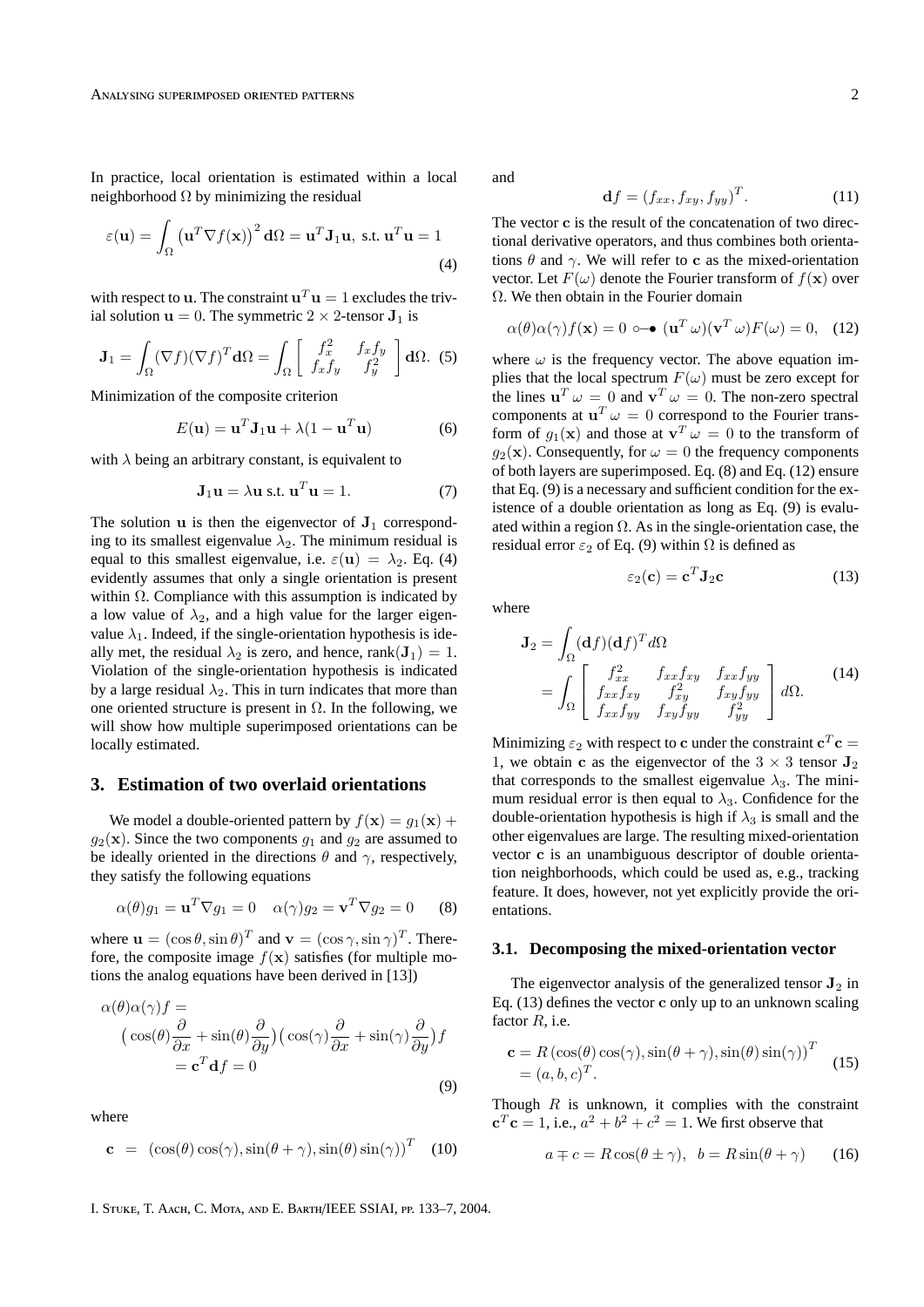These expressions cannot be inverted to find  $\theta + \gamma$  and  $\theta$  −  $\gamma$  because, even though  $\theta$  and  $\gamma$  are restricted to lie within  $(-\pi/2, \pi/2]$ , we have  $-\pi < \theta \pm \gamma \leq \pi$ . The inversion of the cosine and sine functions is, however, ambiguous in this interval.

An alternative solution, similar to solutions derived for multiple motions, consists of seeking the roots of a polynomial constructed from the components  $a, b$ , and  $c$  of the mixed-orientation vector, see [12, 3]. We use

$$
\frac{b}{a} = \frac{\sin(\theta + \gamma)}{\cos(\theta)\cos(\gamma)} = \tan(\theta) + \tan(\gamma), \qquad (17)
$$

$$
\frac{c}{a} = \frac{\sin(\theta)\sin(\gamma)}{\cos(\theta)\cos(\gamma)} = \tan(\theta) \cdot \tan(\gamma)
$$

as coefficients to construct the polynomial

$$
P(z) = z^{2} - \frac{b}{a}z + \frac{c}{a} = (z - \tan \theta) (z - \tan \gamma)
$$
 (18)

We could then determine  $tan(\theta)$  and  $tan(\gamma)$  as roots of  $P(z)$ . The angles could therefore be unambiguously obtained within  $(-\pi/2, \pi/2]$ . We would, however, have to deal with the singularity at  $a = 0$  in cases where  $\theta = \pi/2$ or  $\gamma = \pi/2$ .

Starting from the above result, we now show a solution that avoids these difficulties. We propose a decomposition method that determines the auxiliary vectors  $P =$  $(\cos(2\theta), \sin(2\theta))$  and  $\mathbf{Q} = (\cos(2\gamma), \sin(2\gamma))$  as the intersections of a line with the unit circle. To do so, we first replace the variable z of  $P(z)$  by one of the roots of  $P(z)$ , here denoted by  $y/x$  where the ratio is either defined by  $x = \cos \theta$  and  $y = \sin \theta$  in case of P or  $x = \cos \gamma$  and  $y = \sin \gamma$  for Q. Eq. (18) then becomes equivalent to

$$
cx^2 - bxy + ay^2 = 0.
$$
 (19)

Now we observe that

$$
x^{2} = \cos^{2} \theta = \frac{1}{2} + \frac{1}{2} \cos 2\theta,
$$
  
\n
$$
y^{2} = \sin^{2} \theta = \frac{1}{2} - \frac{1}{2} \cos 2\theta,
$$
  
\n
$$
xy = \sin \theta \cos \theta = \frac{1}{2} \sin 2\theta.
$$
\n(20)

Note that analog equations are valid for  $\gamma$ . Therefore, the two points  $P = (\cos 2\theta, \sin 2\theta)$  and  $Q = (\cos 2\gamma, \sin 2\gamma)$ lie on the line

$$
mX + nY - r = 0,\t(21)
$$

where  $X$  and  $Y$  are the first and second components of  $P$ and  $Q$ , respectively. The parameters  $m, n, r$  are

$$
m = \frac{a - c}{\sqrt{1 - 2ac}}, n = \frac{b}{\sqrt{1 - 2ac}}, r = \frac{a + c}{\sqrt{1 - 2ac}} \quad (22)
$$

where m, n, and r are normalized to satisfy  $m^2 + n^2 = 1$ . From Eq. (21) and the additional constraint  $\mathbf{c}^T \mathbf{c} = 1$  (see

I. STUKE, T. AACH, C. MOTA, AND E. BARTH/IEEE SSIAI, PP. 133-7, 2004.



**Figure 1. Geometry of the separation.**

above) we can draw the following two conclusions: (i)  $1 - 2ac$  is always positive and (ii) the points **P** and **Q** are given as the intersections of the line defined by Eq. (21) and the unit circle. Note that the vector  $e_1 = (m, n)$  is orthogonal and  $e_2 = (-n, m)$  is parallel to the line. Since r is the distance between the line and the origin, the points P and Q are found by the linear combination

$$
\mathbf{P}, \mathbf{Q} = r\mathbf{e}_1 \mp s\mathbf{e}_2 \tag{23}
$$

where  $s =$ √  $1 - r<sup>2</sup>$ . Figure 1 depicts the geometric interpretation of the separation procedure. Finally, P and Q determine the orientations.

#### **4. Confidence measures**

As we have seen, orientation estimation is ideally only possible if the structure tensors  $J_1$  or  $J_2$  have a single zero eigenvalue. As shown in [12], the above confidence criterion can be expressed in terms of the tensor-invariants without explicit evaluation of the eigenvalues. Such a confidence criterion is especially useful for  $2 \times 2$  and  $3 \times 3$  matrices because its evaluation based on the minors of the tensor is simpler and faster. The tensor  $J_1$  has the invariants:

$$
K_1 = \det \mathbf{J}_1 = \lambda_1 \lambda_2
$$
  
=  $\langle f_x^2 \rangle \langle f_y^2 \rangle - \langle f_x f_y \rangle^2$   

$$
H_1 = \text{trace} \mathbf{J}_1 = \lambda_1 + \lambda_2 = \langle f_x^2 \rangle + \langle f_y^2 \rangle,
$$
 (24)

where  $\langle f_x^2 \rangle = \int_{\Omega} f_x^2 d\Omega$ , and so on. Clearly,  $H_1 = 0$  if and only if  $\lambda_1 = \lambda_2 = 0$ . This can only occur in homogeneous regions where no orientations can be estimated. In case of single orientations the confidence criterion translates to  $H_1 > 0$  and  $K_1 = 0$ . As shown in [12], these invariants obey  $K_1 \leq H_1^2$ . Equality holds for isotropic regions only, i.e.,  $H_1 = K_1 = 0$ . Thus the confidence criterion becomes  $K_1 \leq \epsilon_1 H_1^2$  with a confidence parameter  $\epsilon_1$ .

In regions where the single-orientation model is rejected by the above confidence criterion, we test for the doubleorientation model. For tensor  $J_2$  we use the invariants

$$
K_2 = \det(\mathbf{J}_2) = \lambda_1 \lambda_2 \lambda_3 = \langle f_{xx}^2 \rangle M_{33} - \langle f_{xx} f_{xy} \rangle M_{32} + \langle f_{xx} f_{yy} \rangle M_{31} S_2 = (\lambda_1 \lambda_2 + \lambda_1 \lambda_3 + \lambda_2 \lambda_3) = M_{11} + M_{22} + M_{33},
$$
 (25)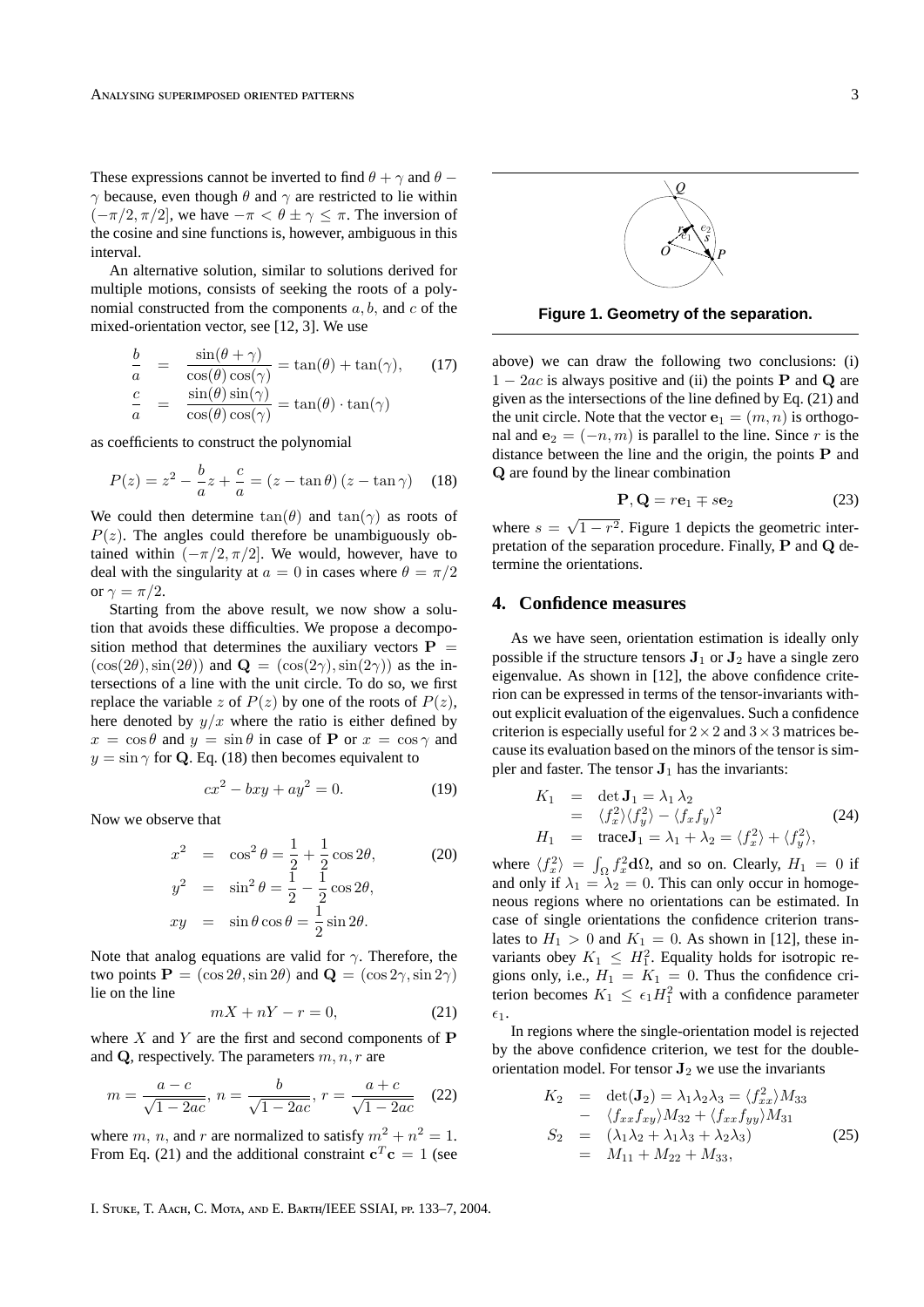where  $M_{ij}$  are the minors obtained from  $J_2$  by eliminating row  $4 - i$  and column  $4 - j$ . In analogy to the singleorientation case, we obtain the confidence criterion  $K_2^2 \leq$  $\epsilon_2 S_2^3$ . As shown in [12], for any matrix having a single zero eigenvalue the eigenvector corresponding to the zero eigenvalue can be expressed in terms of the minors. For  $J_1$  this eigenvector is

$$
\mathbf{u} = \frac{(-\langle f_x f_y \rangle, \langle f_x^2 \rangle)^T}{\sqrt{\langle f_x^2 \rangle^2 + \langle f_x f_y \rangle^2}}
$$
 or  
\n
$$
\mathbf{u} = \frac{(\langle f_y^2 \rangle, -\langle f_x f_y \rangle)^T}{\sqrt{\langle f_y^2 \rangle^2 + \langle f_x f_y \rangle^2}}
$$
(26)

For  $J_2$  there are three possibilities to compute the eigenvector corresponding to the zero eigenvalue:

$$
\mathbf{c}_i = R_i (M_{i3}, -M_{i2}, M_{i1})^T = (a_i, b_i, c_i)^T, \ i = 1, 2, 3 \ (27)
$$

where the scaling factors  $R_i$  are not needed in our analysis, but can be determined by  $(a_i + c_i)^2 + b_i^2 = R_i^2$  according to Eq. (16).

### **5. Layer separation**

For some applications it is useful to separate the superimposed patterns using the double-orientation information. Let  $g_1(\mathbf{x})$  and  $g_2(\mathbf{x})$  be oriented in directions  $\theta$  and  $\gamma$ , respectively. The directional derivative  $\alpha(\theta) f(\mathbf{x})$  nulls out  $g_1(\mathbf{x})$  (see Eq. (8)), and yields in the Fourier domain

$$
\alpha(\theta)f(\mathbf{x}) = \alpha(\theta)g_2(\mathbf{x}) \circ \mathbf{\bullet} \omega^T \mathbf{u} G_2(\omega) =: \bar{G}_2(\omega). \tag{28}
$$

The pattern  $g_2(\mathbf{x})$  is thus recovered up to a convolution. At frequencies where  $\omega^T \mathbf{u} \neq 0$  we obtain  $G_2(\omega)$  by

$$
G_2(\omega) = \frac{\bar{G}_2(\omega)}{\omega^T \mathbf{u}}.
$$
 (29)

The frequencies where  $\omega^T$  **u** = 0 correspond to the support of  $G_1(\omega)$  and therefore

$$
G_2(\omega^T \mathbf{u}) = 0. \tag{30}
$$

Since both lines (determined by u and v respectively) pass through the origin, it is impossible to separate the frequency components at the origin. Accordingly, the mean values of the patterns cannot be recovered.

## **6. Results**

Figure 2 shows two sinusoidal patterns that are superimposed: one is vertically oriented and the other is a section of a circle. We added Gaussian white noise with an SNR of 25dB. The estimated orientation vectors are depicted in the right image (15-fold sub-sampling). For each pattern



**Figure 2. Two overlaid patterns.**



**Figure 3. Results for fabric with two opaque orientations (top) and an X-rayed blood vessel crossing (bottom).**

we performed an error analysis by comparing the estimates with the known ground truth. For the vertical oriented pattern the mean squared angular error is 0.28 degrees and its standard deviation 0.29 degrees. For the circular pattern, the errors are estimated relative to the tangent, and we observed an MSE of 1.48 and a STD of 0.94 degrees. The parameters  $\epsilon_1$  and  $\epsilon_2$  are set to 0.1 and 0.4 respectively, and the size of the integration area  $\Omega$  was  $7 \times 7$  pixels. The top left image in Figure 3 depicts a fabric, which was taken from the MIT-VisTex database. The estimated orientations are shown top right for every tenth pixel. Even though the image does not satisfy the superposition assumption, the estimated orientations correspond well to the orientations in the texture. The parameters  $\epsilon_1$  and  $\epsilon_2$  are set to 0.2 and 0.6, respec-